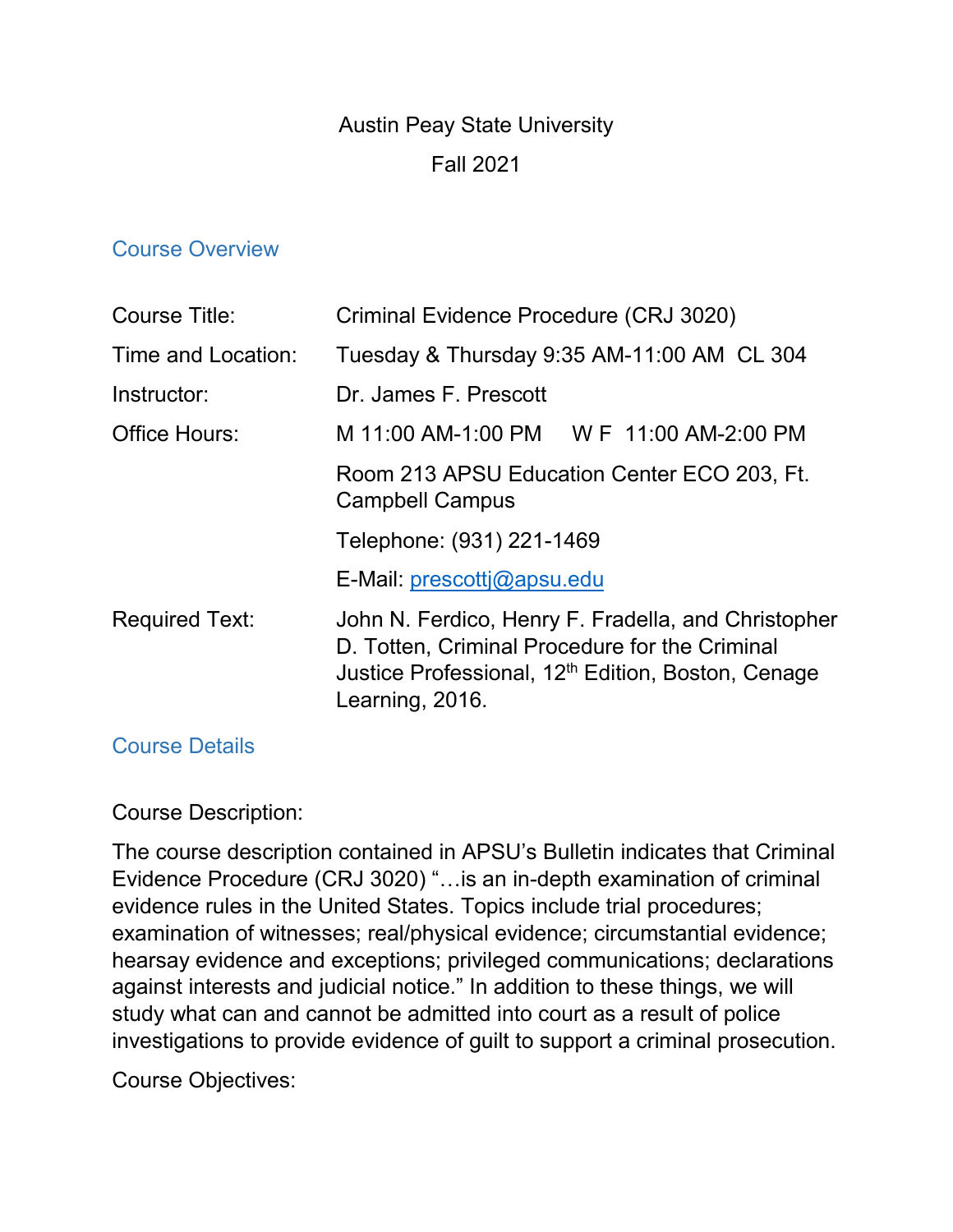- To introduce the student to the fundamental concepts of both criminal evidence and criminal procedure in the United States
- To understand the development of criminal procedure and criminal evidence over time
- To help the student of criminal justice to understand the constitutional rights of all persons with regard to criminal procedure and criminal evidence
- To examine the laws relating to searches and seizures, arrests, and confessions and admissions as they apply to law enforcement and prosecution
- To analyze the investigation, apprehension, and prosecution of criminal suspects
- To identify the constitutional limitations involved in custodial interrogation, searches, and seizures of criminal suspects
- To differentiate between the constitutional rights of due process of law and equal protection of the law as they apply to criminal suspects
- To understand the procedures involved in arrests, bookings, pretrial processes, grand juries, criminal trials, and postconviction remedies

General Education Goals:

In addition to the objectives listed above, the more general goals of this course are to provide the student with the tools with which to develop his or her own potential and abilities.

- This course will help to develop the student's analytical thinking capabilities by comparing and applying theories and concepts to American criminal law and criminal procedure at both the state and federal levels of American government
- The student's literacy skills will be enhanced through assigned readings, weekly assignments, class discussions, and examinations
- The student's understanding of methodology will be enhanced through gaining substantive knowledge of the techniques of judicial review of police actions and criminal prosecutions and trials employed in the American system of criminal justice
- The student's understanding of the scientific method will be enhanced through the comparative analysis of constitutional law doctrines and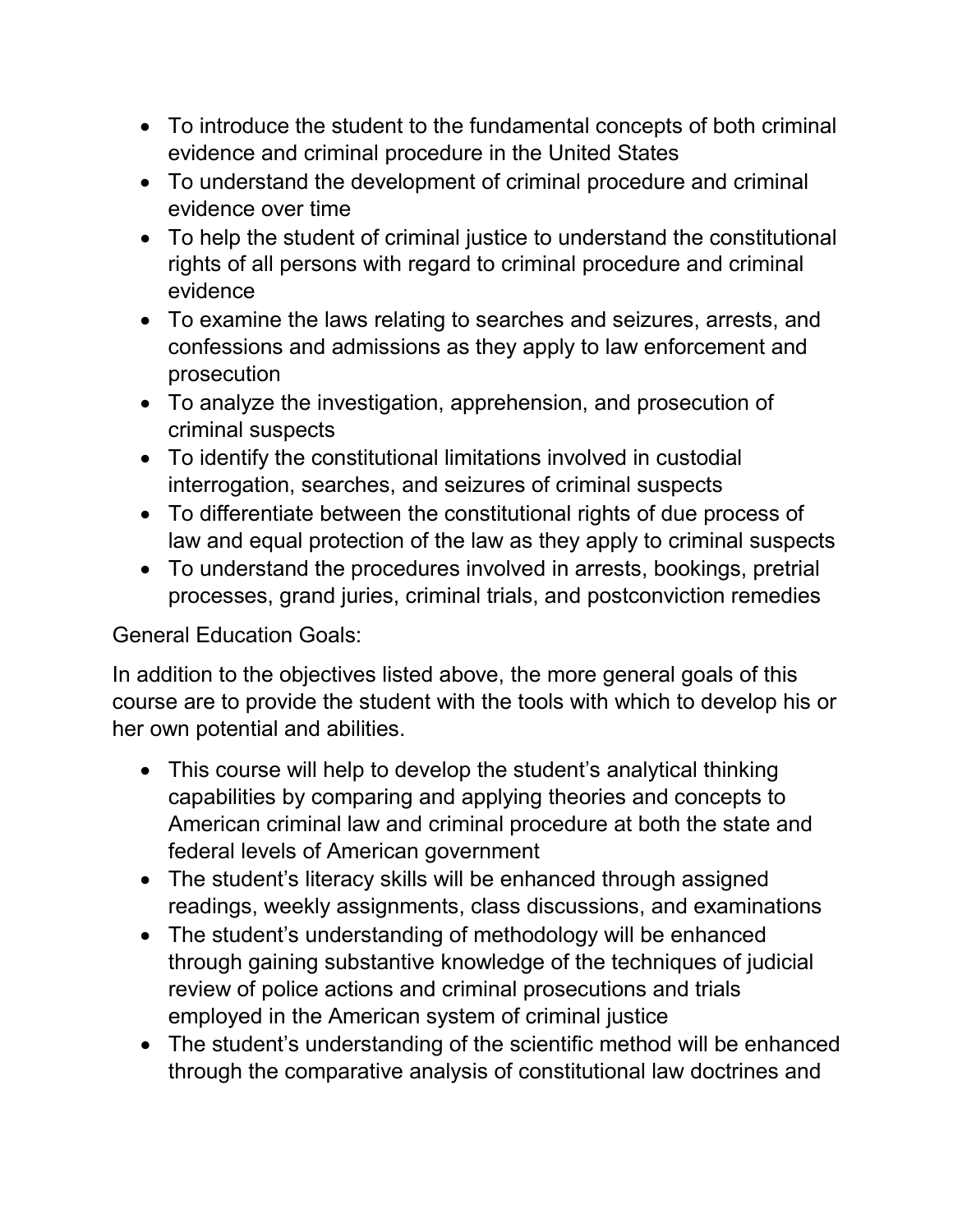appellate court decisions applying criminal law and criminal procedure

- By considering and examining the impact of procedural and substantive law upon individuals in the United States, the student should develop a better understanding of public policy and human behavior
- This course should be useful in increasing the student's awareness of the cultures and experiences of persons in our diverse society, as the application of criminal law and criminal procedure impacts various groups differently in our society
- The course utilizes topical and historical perspectives to help students understand the evolutionary development of American procedural law during the past 200 years
- This course will prepare the student for more advanced studies in public administration, political science, and criminal justice

# Course Rules and Policies

In accordance with CDC guidelines for higher education, as of August 11, 2021, regardless vaccination status, masks are required in any of the university's indoor facilities except for private offices, individual study/practice rooms, and residence hall rooms. Social distancing is not required. Vaccination is strongly encouraged and readily available, including at APSU's Boyd Health Services. Contact them at (931) 221-7107.

If any student tests positive for COVID-19, or if an unvaccinated student is exposed to someone who has tested positive, that student *must* submit the [COVID-19 Self-Reporting Form.](https://cm.maxient.com/reportingform.php?AustinPeayStateUniv&layout_id=19) Any student exhibiting symptoms of COVID-19 should seek a test, must fill out the [COVID-19 Self-Reporting Form,](https://cm.maxient.com/reportingform.php?AustinPeayStateUniv&layout_id=19) and should not attend in-person classes while symptomatic. Visit the [APSU Coronavirus](https://apsu.edu/coronavirus/index.php)  [Dashboard](https://apsu.edu/coronavirus/index.php) webpage for more information.

Student's Responsibilities: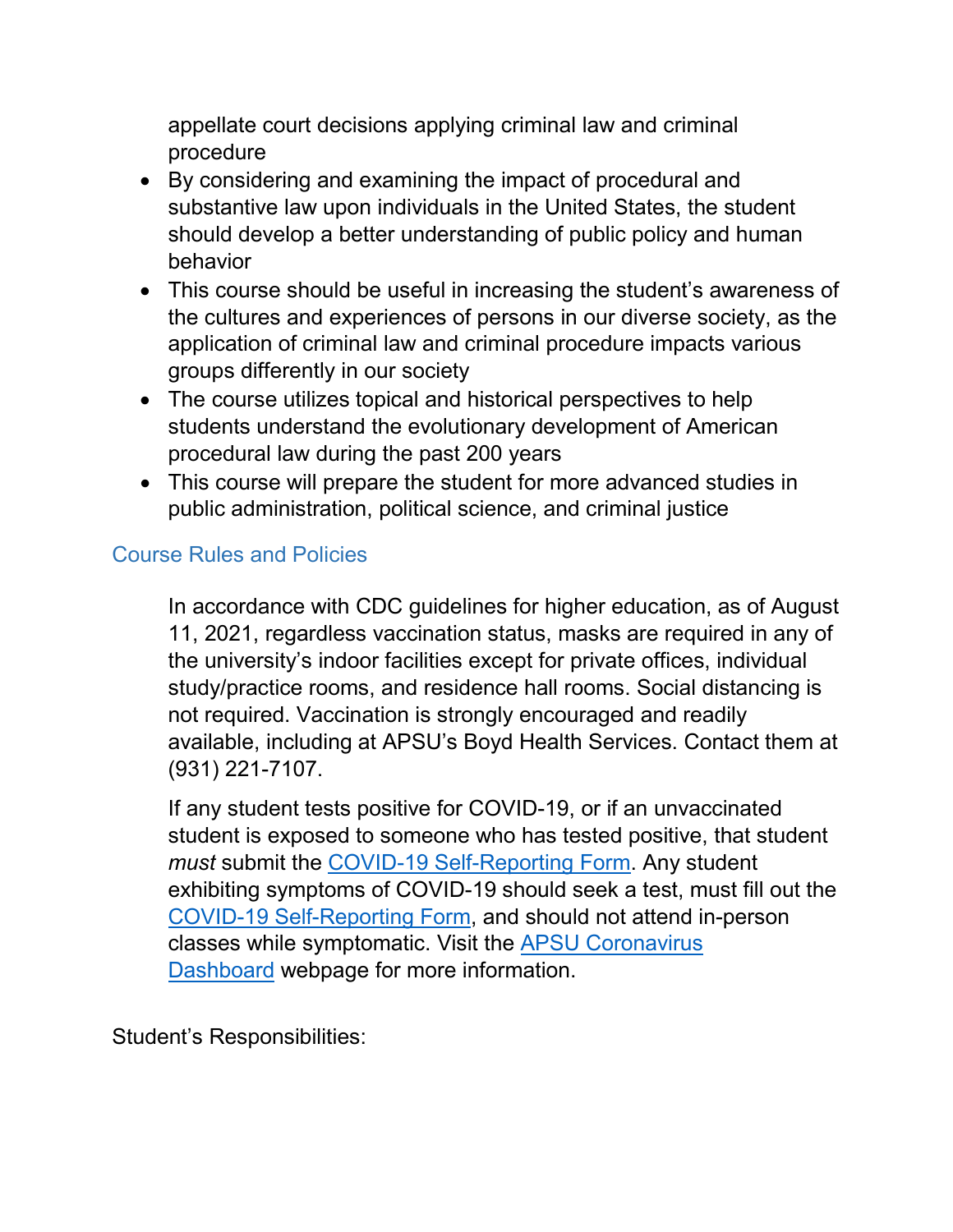It is very important that the student read the assigned materials, participate in class discussions, and complete the exams and writing assignments on time.

Attendance Policy:

Students are expected to fully participate each week and to complete and to complete and submit the writing assignments and exams on time. If a deadline must be missed, the student should seek prior permission from the instructor. At that point, arrangements may be made to submit the required work at a later time. Attendance will be taken every day, but attendance is not required other than on in-class exam days. That being said, success in the course is significantly increased by attendance, as the primary method of instruction is lecture.

Academic and Classroom Misconduct:

Students are expected to conduct themselves appropriately at all times. Academic and classroom misconduct may result in disciplinary sanctions imposed by the University. Students are encouraged to read the APSU Student Code of Conduct.

Plagiarism and Cheating:

As students will be future leaders and practitioners in professional fields, cheating and plagiarism will not be tolerated. Students found cheating or plagiarizing by the Dean of Students will receive a grade of F on the assignment for the first offense. A second offense will result in a grade of F in the course, in addition to any other sanctions that may be imposed by the University. It is a common occurrence for some students to download materials obtained from the internet without proper citations. The instructor utilizes software to check for plagiarism, so the likelihood of being caught is high.

Disability Services:

Austin Peay State University abides by Section 504 of the Rehabilitation Act of 1973, which stipulates that no student shall be denied the benefit of an education "solely by reason of a handicap." Disabilities covered by the law include, but are not limited to, learning disabilities, hearing, sight, or mobility impairments. If you have a documented disability that may have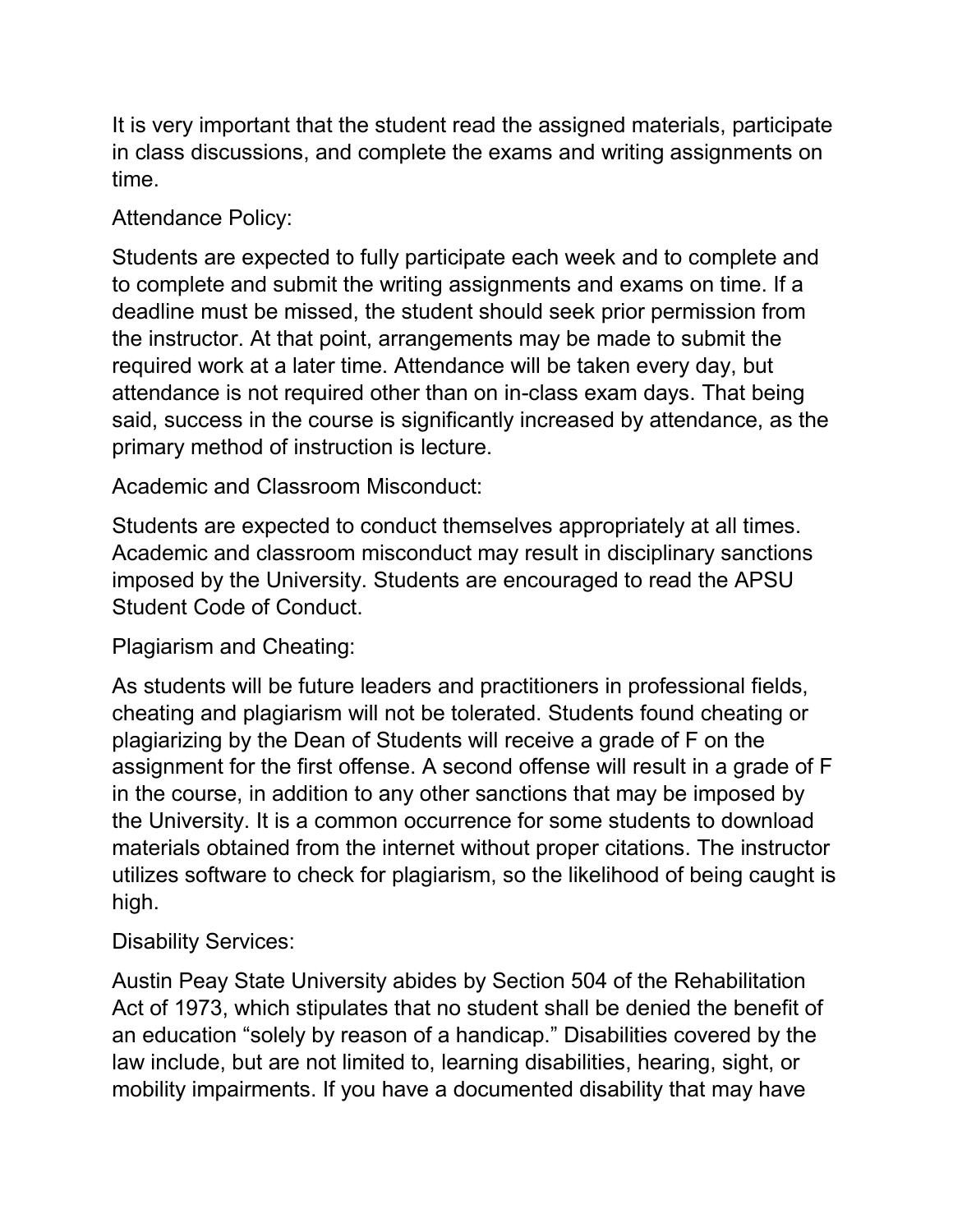some impact on your work in this class and for which you require accommodations, communicate with the instructor or with the Office of Disability Services in Morgan University Center 114 at 931-221-6320 or 931-221-6278 (V/TTY), so that such reasonable accommodations may be arranged.

### Policy On Minors:

Minors (any non-student under the age of 18) accompanying staff, faculty, students, or visitors on campus are not permitted in the classroom.

Service Animals in the Classroom:

Consult Policy 3:007 Animals on Campus for appropriate situations allowing service animals in the classroom.

### Caveat:

The syllabus schedule and procedures are subject to change in the event of extenuating circumstances. Such circumstances can occur due to closure of the University for COVID-19 quarantine or weather-related events. For example, it may be necessary to convert the course to fully online.

Make-Up Examinations:

Students are expected to take all three examinations when scheduled. Students are also expected to turn in the writing assignments on time. Make-up examinations will be allowed only for legitimate reasons. Exams cannot be made up after the due date without extenuating circumstances. Absences that result in a missed exam must have an "excuse" such as illness, death in the immediate family, military deployment, university sanctioned activity, etc. It is the student's responsibility to notify the instructor of the absence and to request a make-up assignment. Approved make-up examinations will be given at a time and place designated by the instructor outside of scheduled class periods. Make-up examinations taken after the scheduled examination time may be entirely in the form of essay and short-answer questions. Any makeup examinations must be taken prior to December 6, 2021 or a grade of FA (Failure-Absence Related) will be assigned. The writing assignment is due November 19, 2020. It will not be accepted late without an excuse as described above. Grades of I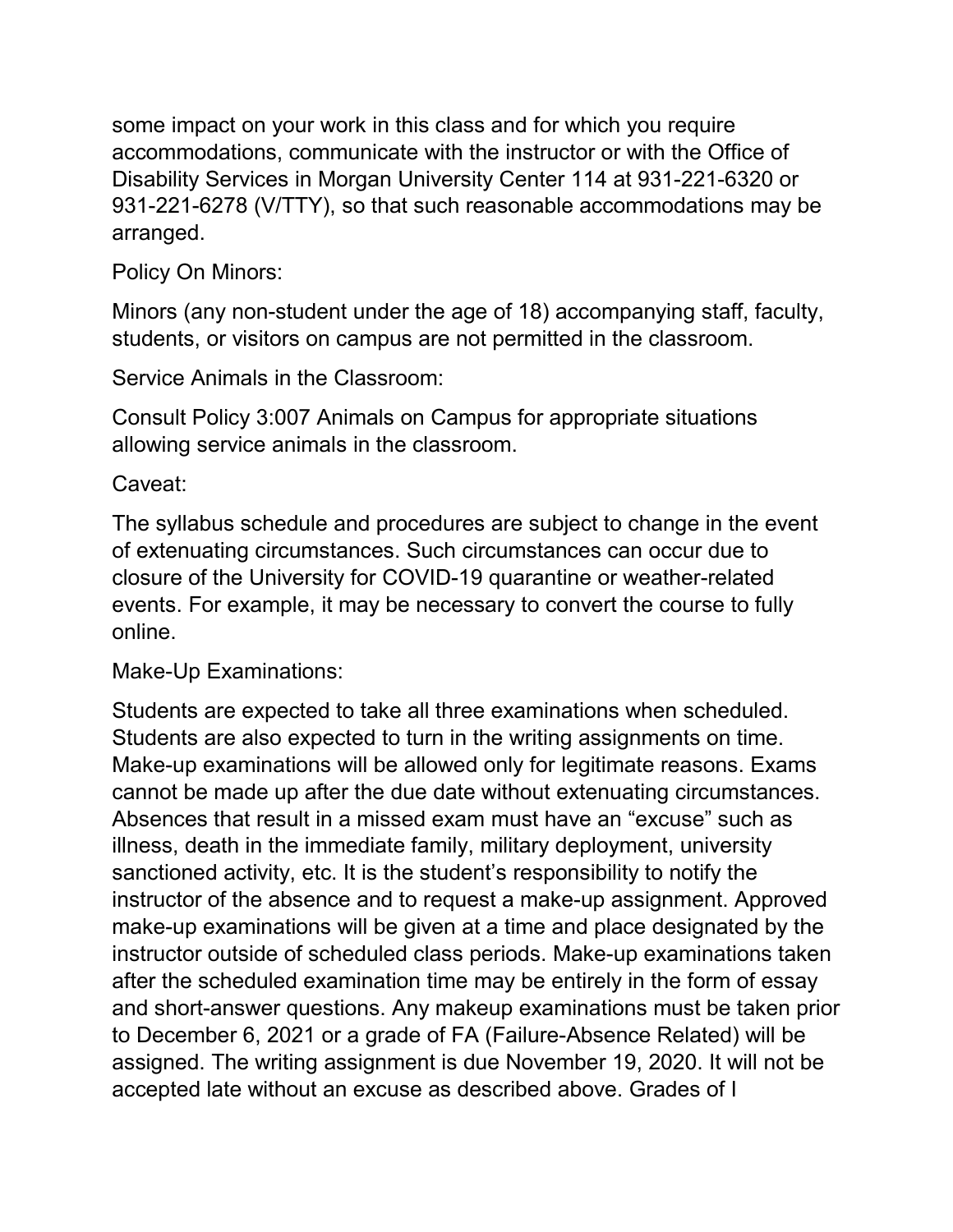(Incomplete) will be assigned only if requested by the student in writing prior to December 6, 2021 and if the student has a passing grade (60% of higher) in the course. A student with a failing grade who does not take the final examination by December 6, 2021 will be assigned a grade of FA (Failure-Absence Related).

Assessments and Grading

### Grading/Evaluation System:

Grades will be determined by three (3) examinations for a total of 450 possible points and two writing assignments worth 75 points each (150 points total). Each examination will be worth 150 points (450 points combined) and will be composed of multiple choice, true-false, and short answer questions. The first two exams will be taken in-class, while the Final Exam will be taken online. The exams will cover only the material since the last examination. Therefore, the Final Exam will not be comprehensive. Final Grades for the course will be assigned as follows: A=100%-90%; B=89%-80%; C=79%-70%; D=69%-60%; and F=59% or below. Participation in class discussions and attendance will be considered in determining the student's final course grade.

# Course Outline and Assignments

Schedule of Lectures and Assignments:

Week 1

| August 24 & 26 Introduction; Chapter 1: Individual Rights Under the |
|---------------------------------------------------------------------|
| United States Constitution                                          |

Week 2

| Aug 31 & Sept. 2 | Chapter 2: Criminal Courts, Pretrial Processes, and |
|------------------|-----------------------------------------------------|
|                  | the Exclusionary Rule                               |

Week 3

Sept. 7 & 9 Chapter 3: Basic Underlying Concepts: Property, Privacy, Probable Cause, and Reasonableness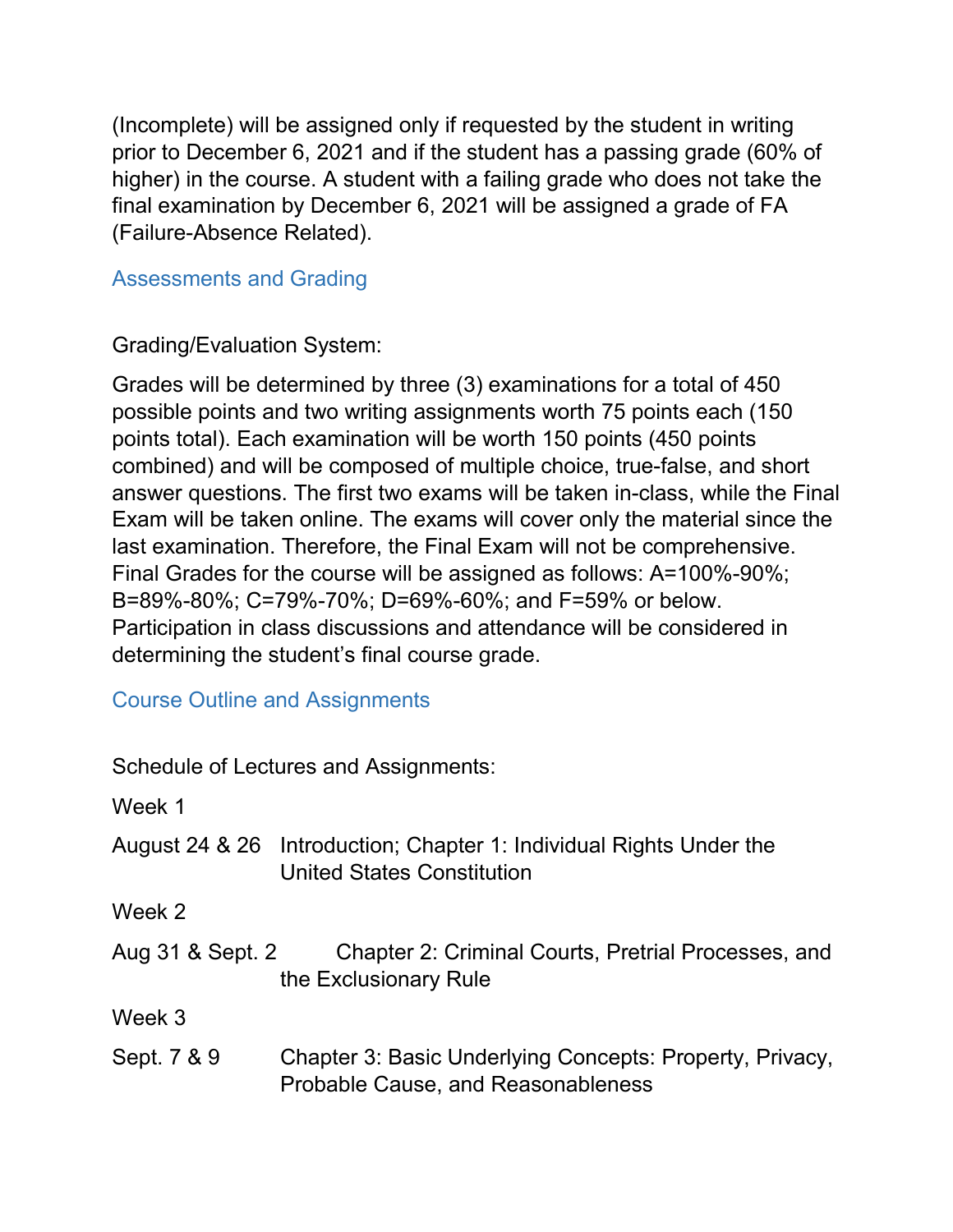| Week 4                                           |                                                                                                            |  |
|--------------------------------------------------|------------------------------------------------------------------------------------------------------------|--|
| Sept. 14 & 16                                    | Chapter 4: Criminal Investigatory Search Warrants;<br>Chapter 6: Administrative and Special Needs Searches |  |
| Week 5                                           |                                                                                                            |  |
| Sept. 21                                         | <b>Exam 1-In Class</b> (Chapters 1, 2, 3, 4, 6 and Introduction)                                           |  |
| Sept. 23                                         | <b>Chapter 5: Searches for Electronically Stored Information</b><br>and Electronic Surveillance            |  |
| Week 6                                           |                                                                                                            |  |
| Sept. 28 & 30                                    | Chapter 8: Stops and Frisks                                                                                |  |
| Week 7                                           |                                                                                                            |  |
| Oct. 5 & 7                                       | Chapter 7: Arrests, Searches Incident to Arrest, and<br><b>Protective Sweeps</b>                           |  |
| Writing Assignment 1 Due by 10/10/21 DSL Dropbox |                                                                                                            |  |
| Week 8                                           |                                                                                                            |  |
| October 12                                       | <b>Fall Break (NO CLASS)</b>                                                                               |  |
| October 14                                       | <b>Chapter 9: Consent Searches</b>                                                                         |  |
| Week 9                                           |                                                                                                            |  |
| Oct. 19 & 21                                     | <b>Chapter 10: The Plain View Doctrine</b>                                                                 |  |
| Week 10                                          |                                                                                                            |  |
| Oct. 26                                          | <b>Exam 2-In Class (Chapters 5, 8, 7, 9 &amp; 10)</b>                                                      |  |
| Oct. 28                                          | Chapter 11: Searches and Seizure of Vehicles and<br>Containers                                             |  |
| Week 11                                          |                                                                                                            |  |
| Nov. 2 & 4                                       | Chapter 12: Open Fields and Abandoned Property                                                             |  |
| Week 12                                          |                                                                                                            |  |
| November 9                                       | Chapter 13: Interrogations, Admissions, and Confessions                                                    |  |